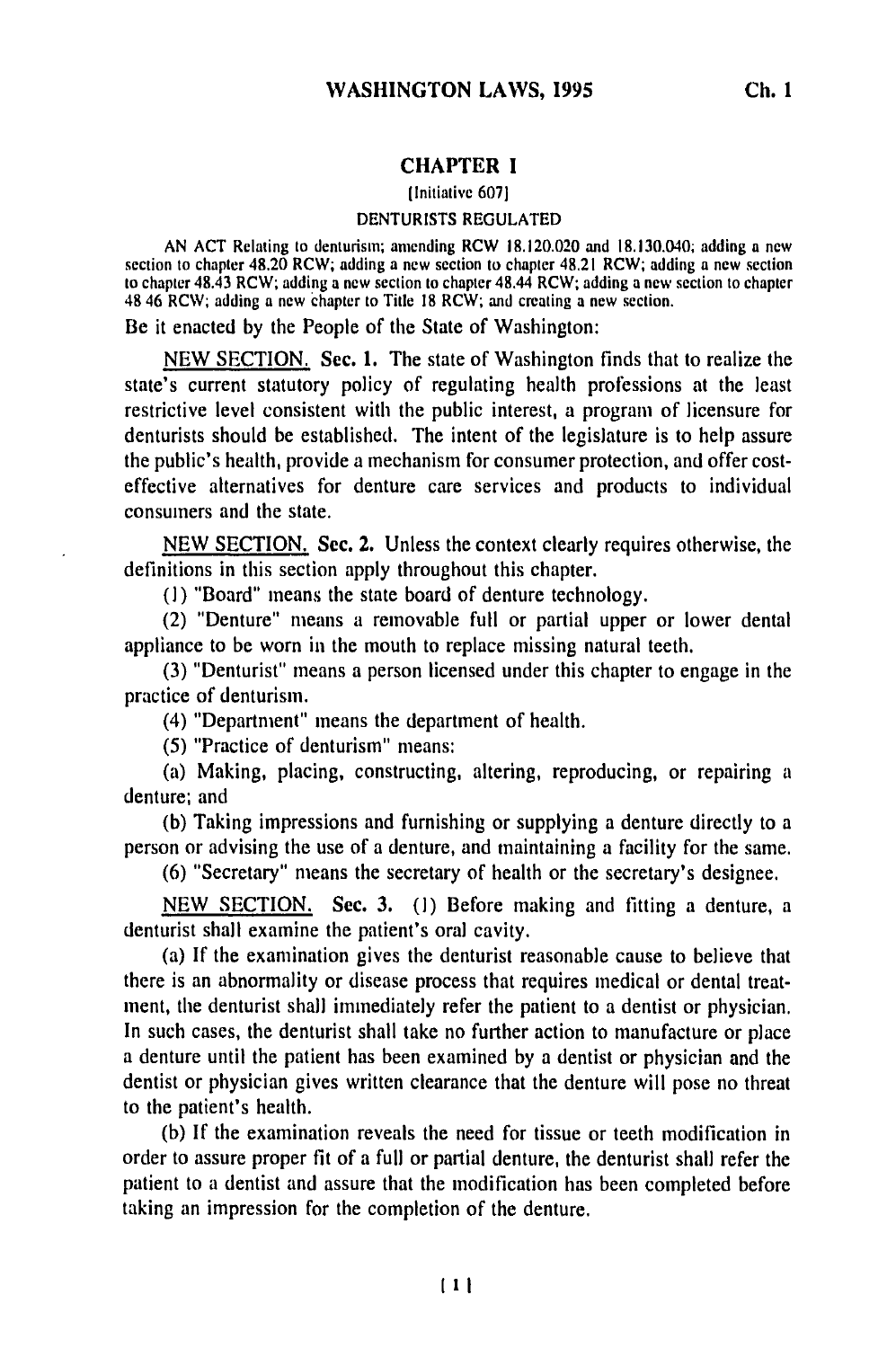(2) **A** denturist who makes or places a denture in a manner not consistent with this section is subject to the sanctions provided in chapter 18.130 RCW, the uniform disciplinary act.

(3) A denturist must successfully complete special training in oral pathology prescribed by the board, whether as part of an approved associate degree program or equivalent training, and pass an examination prescribed by the board, which may be a part of the examination for licensure to become a licensed denturist.

NEW SECTION. Sec. **4.** No person may represent himself or herself as a licensed denturist or use any title or description of services without applying for licensure, meeting the required qualifications, and being licensed as a denturist by the department, unless otherwise exempted by this chapter.

NEW SECTION. Sec. **5.** Nothing in this chapter prohibits or restricts:

(1) The practice of a profession by an individual who is licensed, certified, or registered under other laws of this state and who is performing services within the authorized scope of practice;

(2) The practice of denturism by an individual employed by the government of the United States while the individual is engaged in the performance of duties prescribed by the laws and regulations of the United States;

(3) The practice of denturism by students enrolled in a school approved by the department. The performance of services must be pursuant to a course of instruction or an assignment from an instructor and under the supervision of an instructor; or

(4) Work performed by dental labs and dental technicians under the written prescription of a dentist.

NEW SECTION. **Sec,** 6. (I) The state board of denture technology is created. The board shall consist of seven members appointed by the secretary as follows:

(a) Four members of the board must be denturists licensed under this chapter, except initial appointees, who must have five years' experience in the field of denturism or a related field.

(b) Two members shall be selected from persons who are not affiliated with any health care profession or facility, at least one of whom must be over sixtyfive years of age representing the elderly.

(c) One member must be a dentist licensed in the state of Washington.

(2) The members of the board shall serve for terms of three years. The terms of the initial members shall be staggered, with the members appointed under subsection  $(1)(a)$  of this section scrving two-year and three-year terms initially and the members appointed under subsection (1) (b) and (c) of this section serving one-year, two-year, and three-year terms initially. Vacancies shall be filled in the same manner as the original appointments are made. Appointments to fill vacancies shall be for the remainder of the unexpired term of the vacant position.

 $\overline{1}$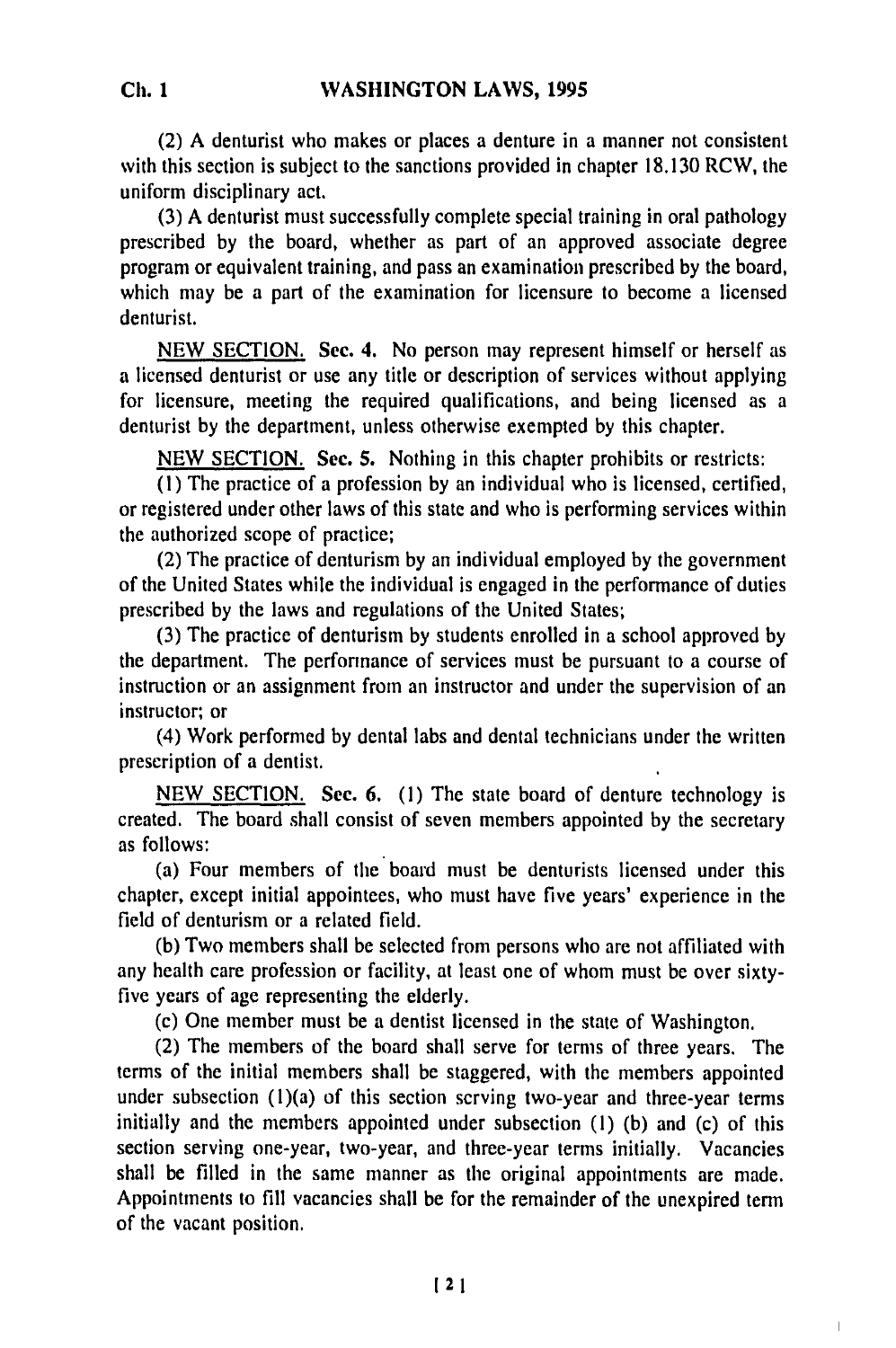**(3)** No appointee may serve more than two consecutive terms.

(4) Members of the board shall be reimbursed for travel expenses under RCW 43.03.050 and 43.03.060.

(5) A member of the board may be removed for just cause by the secretary.

NEW SECTION. Sec. 7. **(1)** The board shall elect a chairperson of the board annually. The same person may not hold the office of chairperson for more than three years in succession.

(2) A majority of the board constitutes a quorum for all purposes, and a majority vote of the members voting governs the decisions of the board.

NEW SECTION. See. 8. The board shall:

**(1)** Determine the qualifications of persons applying for licensure under this chapter;

(2) Prescribe, administer, and determine the requirements for examinations under this chapter and establish a passing grade for licensure under this chapter;

(3) Adopt rules under chapter 34.05 RCW to carry out the provisions of this chapter;

(4) Set all licensure, examination, and renewal fees in accordance with RCW 43.70.250;

(5) Advise the secretary on the hiring of clerical, administrative, investigative, and other staff as needed to implement this chapter and act on behalf of the board;

(6) Evaluate and designate those schools from which graduation will be accepted as proof of an applicant's completion of coursework requirements for licensure; and

(7) Act as the disciplining authority under this chapter in accordance with the uniform disciplinary act, chapter 18.130 RCW, which governs unlicensed practice, the issuance and denial of licenses, and the disciplining of license holders under this chapter.

NEW SECTION. Sec. **9.** The secretary shall:

(I) Issue licenses for the practice of denturism under this chapter;

(2) Administer oaths and subpoena witnesses for the purpose of carrying out the activities authorized under this chapter;

(3) Establish forms and procedures necessary to administer this chapter;

(4) Hire clerical, administrative, investigative, and other staff as needed to implement this chapter and act on behalf of the board; and

(5) Issue licenses of endorsement for applicants from states that maintain standards of practice substantially equivalent to this state.

NEW SECTION. Sec. 10. The secretary shall issue a license to practice denturism to an applicant who submits a completed application, pays the appropriate fees, and meets the following requirements:

**(1)** A person currently licensed to practice denturism under statutory provisions of another state or federal enclave that maintains standards of practice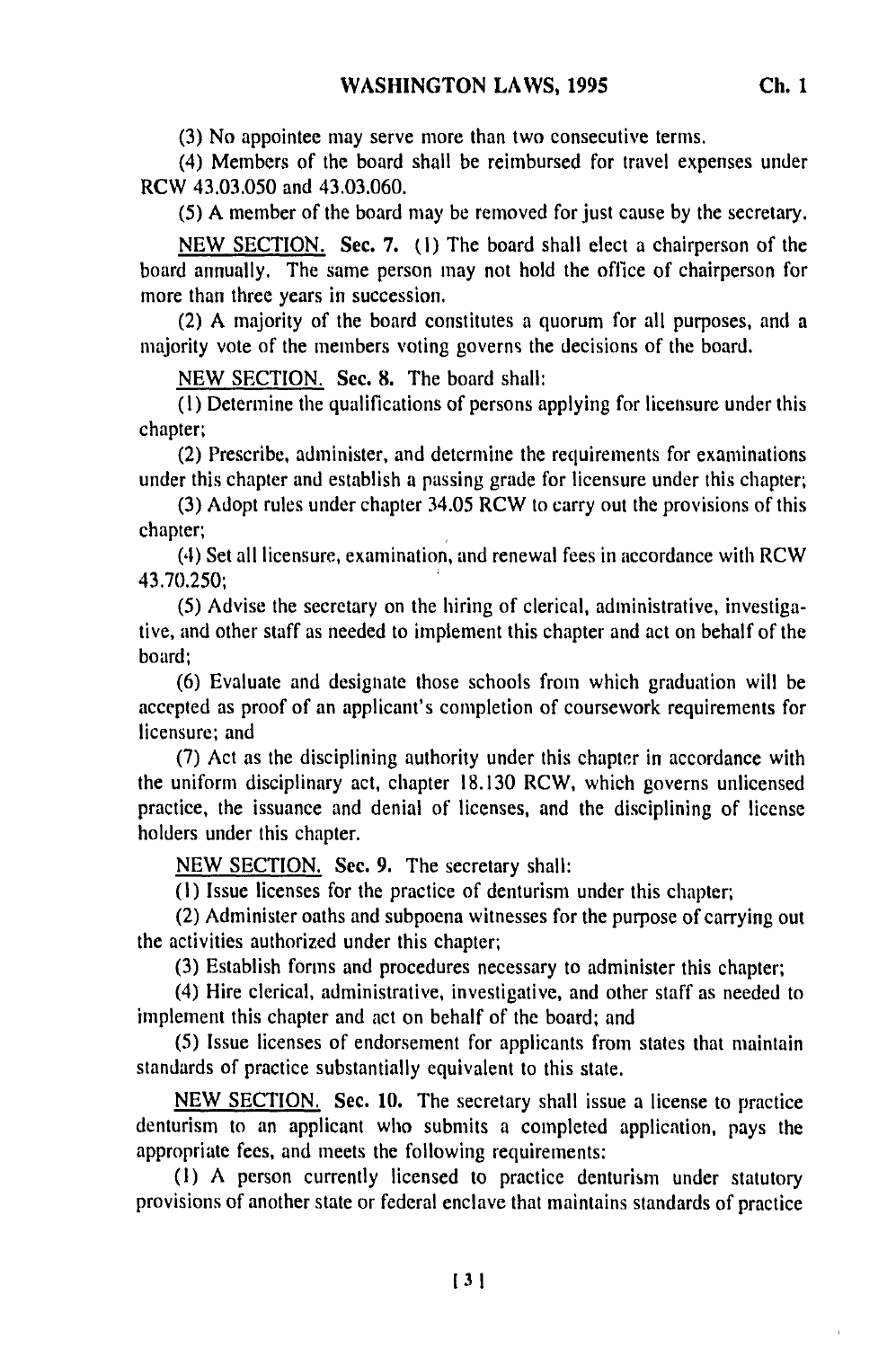substantially equivalent to this chapter shall be licensed without examination upon providing the department with the following:

(a) Proof of successfully passing a written and clinical examination for denturism in a state that the board has determined has substantially equivalent standards as those in this chapter in both the written and clinical examinations; and

**(b)** An affidavit from the state agency where the person is licensed or certified attesting to the fact of the person's licensure or certification.

(2) A person graduating from a formal denturism program shall be licensed if he or she:

(a) Documents successful completion of formal training with a major course of study in denturism of not less than two years in duration at an educational institution recognized by the board; and

(b) Passes a written and clinical examination approved by the board.

(3) An applicant who does not otherwise qualify under subsection (I) or (2) of this section shall be licensed within two years of the effective date of this act if he or she:

(a) Provides to the board three affidavits by persons other than family members attesting to the applicant's employment in denture technology for at least five years, or provides documentation of at least four thousand hours of practical work within denture technology;

(b) Provides documentation of successful completion of a training course approved by the board or completion of an equivalent course approved by the board; and

(c) Passes a written and clinical examination administered by the board.

NEW SECTION. **Sec. 11.** The board shall administer the examinations for licensing under this chapter, subject to the following requirements:

(I) Examinations shall determine the qualifications, fitness, and ability of the applicant to practice denturism. The test shall include a written examination and a practical demonstration of skills.

(2) Examinations shall be held at least annually.

(3) The first examination shall be conducted not later than July **1,** 1995.

(4) The written examination shall cover the following subjects: (a) Head and oral anatomy and physiology; (b) oral pathology; (c) partial denture construction and design; (d) microbiology; (e) clinical dental technology; **(f)** dental laboratory technology; (g) clinical jurisprudence; (h) asepsis; (i) medical emergencies; and *(j)* cardiopulmonary resuscitation.

(5) Upon payment of the appropriate fee, an applicant who fails either the written or practical examination may have additional opportunities to take the portion of the examination that he or she failed.

The board or secretary may hire trained persons licensed under this chapter to administer and grade the examinations or may contract with regional examiners who meet qualifications adopted by the board.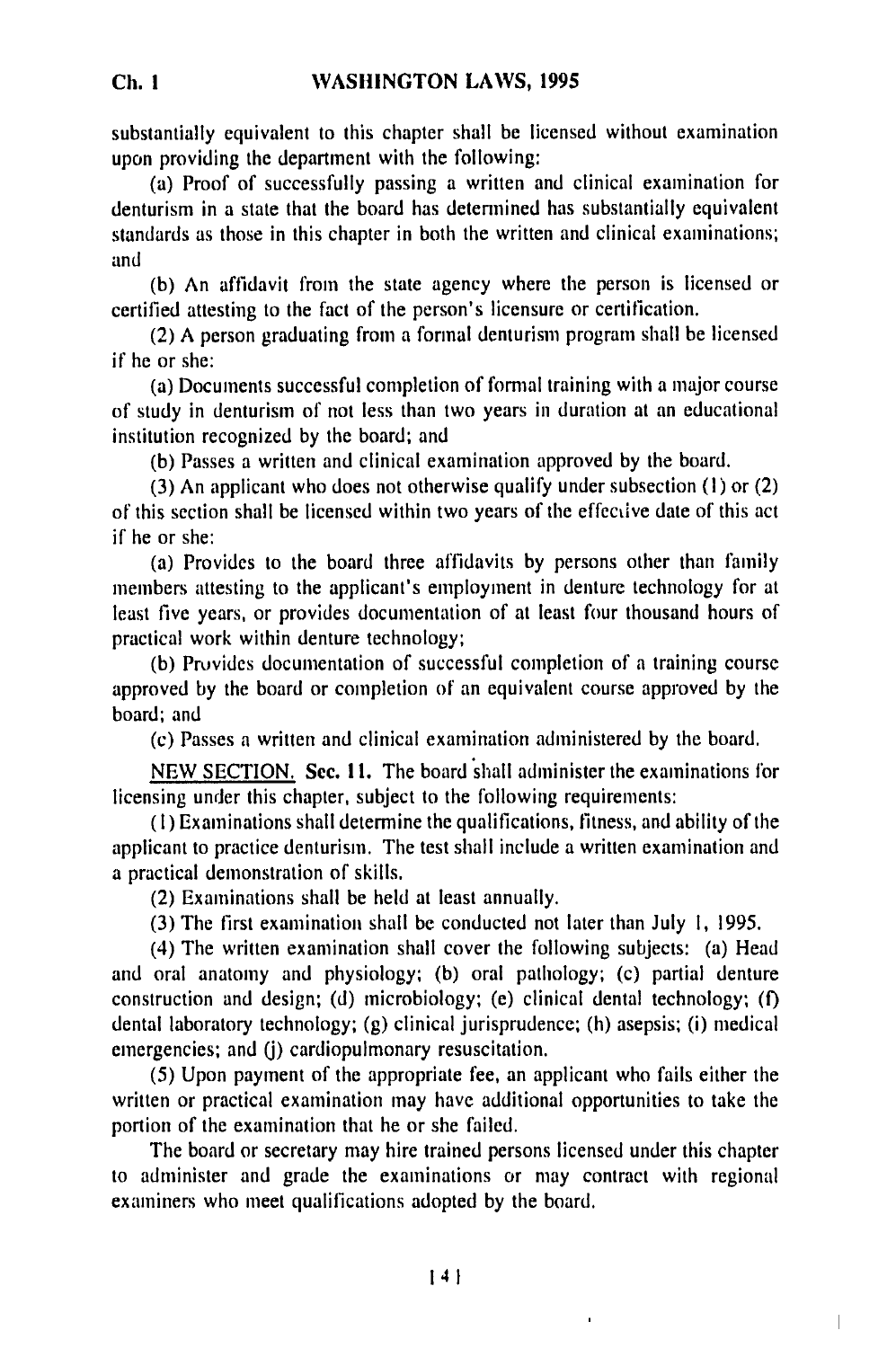NEW SECTION. **See.** 12. The department shall charge and collect the fees established by the board. Fees collected shall be placed in the health professions account under RCW 43.70.320.

NEW SECTION. Sec. 13. (1) A license issued under section 9 of this act is valid for two years. A license may be renewed by paying the renewal fee.

(2) If a license issued is effective on a date other than July **1,** it shall be valid until the following June 30.

(3) The license shall contain, on its face, the address or addresses where the license holder will perform the denturist services.

NEW SECTION. Sec. **14.** The board shall establish by rule the administrative requirements for renewal of licenses to practice denturism, but shall not increase the licensure requirements provided in this chapter. The board shall establish a renewal and late renewal penalty in accordance with RCW 43.70.250. Failure to renew shall invalidate the license and all privileges granted by the license. The board shall determine by rule whether a license shall be canceled for failure to renew and shall establish procedures and prerequisites for relicensure.

NEW SECTION. Sec. **15.** (1) An individual may place his or her license on inactive status. The holder of an inactive license shall not practice denturism in this state without first activating the license.

(2) The inactive renewal fee shall be established by the board. Failure to renew an inactive license shall result in cancellation in the same manner as failure to renew an active license results in cancellation.

(3) An inactive license may be placed in an active status upon compliance with rules established by the board.

(4) The provisions relating to denial, suspension, and revocation of a license are applicable to an inactive license, except that when proceedings to suspend or revoke an inactive license have been initiated, the license shall remain inactive until the proceedings have been completed.

NEW SECTION. Sec. **16.** Notwithstanding any other provision of state law, a licensed denturist may enter into a partnership or other business association with a dentist, provided that such association does not impede the independent professional judgment of either party.

NEW SECTION. Sec. 17. This chapter may be known and cited as the Washington state denturist act.

**See.** 18. RCW 18.120.020 and 1989 c 300 s 14 are each amended to read as follows:

The definitions contained in this section shall apply throughout this chapter unless the context clearly requires otherwise.

(I) "Applicant group" includes any health professional group or organization, any individual, or any other interested party which proposes that any health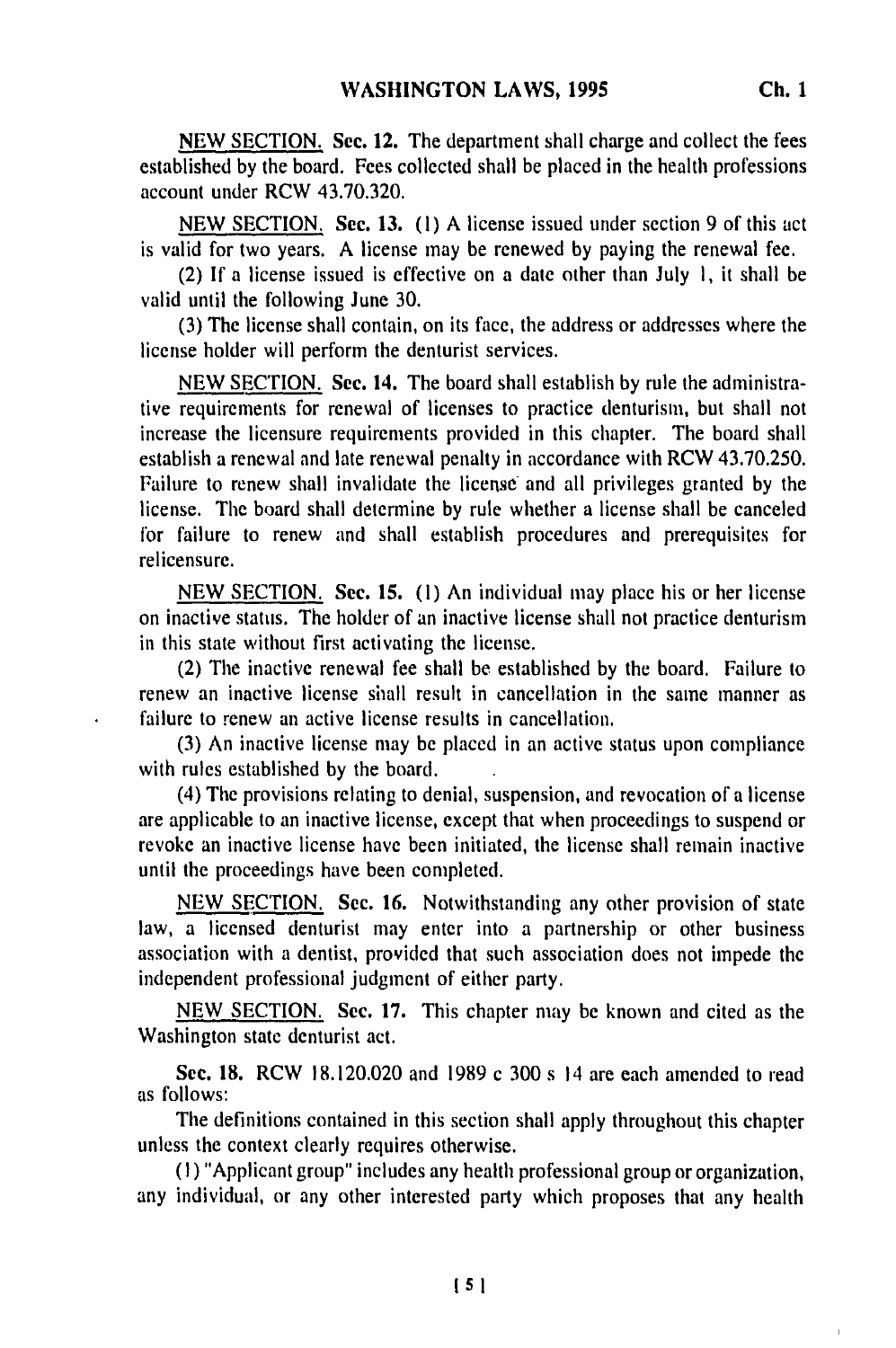**Ch. I**

professional group not presently regulated be regulated or which proposes to substantially increase the scope of practice of the profession.

(2) "Certificate" and "certification" mean a voluntary process by which a statutory regulatory entity grants recognition to an individual who (a) has met certain prerequisite qualifications specified by that regulatory entity, and (b) may assume or use "certified" in the title or designation to perform prescribed health professional tasks.

(3) "Grandfather clause" means a provision in a regulatory statute applicable to practitioners actively engaged in the regulated health profession prior to the effective date of the regulatory statute which exempts the practitioners from meeting the prerequisite qualifications set forth in the regulatory statute to perform prescribed occupational tasks.

(4) "Health professions" means and includes the following health and healthrelated licensed or regulated professions and occupations: ((Podiatry)) podiatric medicine and surgery under chapter 18.22 RCW; chiropractic under chapters 18.25 and 18.26 RCW; dental hygiene under chapter 18.29 RCW; dentistry under chapter 18.32 RCW; denturism under chapter 18.— RCW (sections 2 through 17 of this act); dispensing opticians under chapter 18.34 RCW; hearing aids under chapter 18.35 RCW; naturopaths under chapter 18.36A RCW; embalming and funeral directing under chapter 18.39 RCW; midwifery under chapter 18.50 RCW; nursing home administration under chapter 18.52 RCW; optometry under chapters 18.53 and 18.54 RCW; ocularists under chapter 18.55 RCW; osteopathy and osteopathic medicine and surgery under chapters 18.57 and 18.57A RCW; pharmacy under chapters 18.64 and 18.64A RCW; medicine under chapters 18.71, 18.71A. and 18.72 RCW; emergency medicine under chapter 18.73 RCW; physical therapy under chapter 18.74 RCW; practical nurses under chapter 18.78 RCW; psychologists under chapter 18.83 RCW; registered nurses under chapter 18.88 RCW; occupational therapists licensed pursuant to chapter 18.59 RCW; respiratory care practitioners certified under chapter 18.89 RCW; veterinarians and animal technicians under chapter 18.92 RCW; health care assistants under chapter 18.135 RCW; massage practitioners under chapter 18.108 RCW; acupuncturists certified under chapter 18.06 RCW; persons registered or certified under chapter 18.19 RCW; dietitians and nutritionists certified by chapter 18.138 RCW; radiologic technicians under chapter 18.84 RCW; and nursing assistants registered or certified under chapter 18.88A RCW.

(5) "Inspection" means the periodic examination of practitioners by a state agency in order to ascertain whether the practitioners' occupation is being carried out in a fashion consistent with the public health, safety, and welfare.

(6) "Legislative committees of reference" means the standing legislative committees designated by the respective rules committees of the senate and house of representatives to consider proposed legislation to regulate health professions not previously regulated.

(7) "License,' "licensing," and "licensure" mean permission to engage in a health profession which would otherwise be unlawful in the state in the absence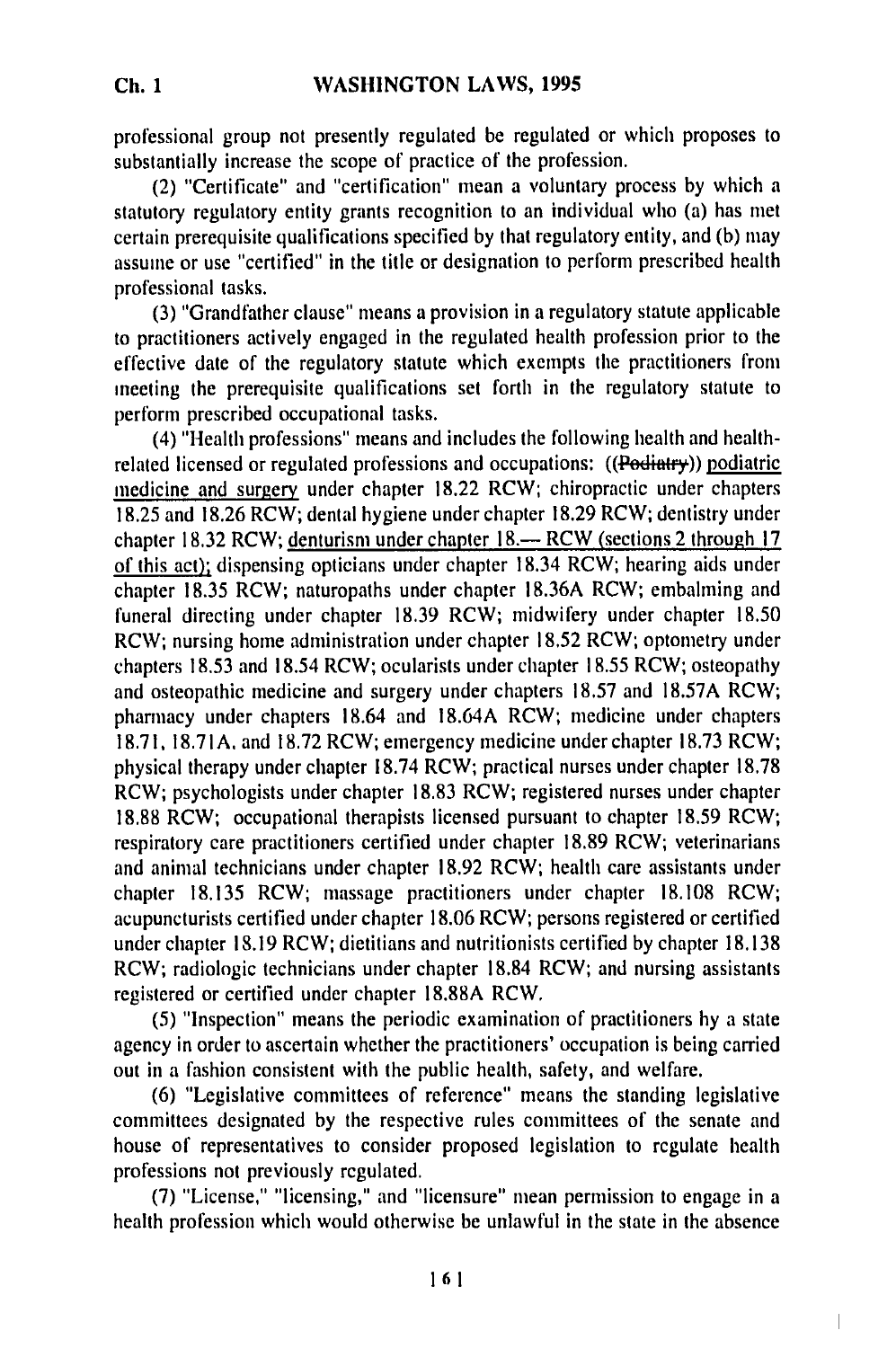of the permission. A license is granted to those individuals who meet prerequisite qualifications to perform prescribed health professional tasks and for the use of a particular title.

**(8)** "Professional license" means an individual, nontransferable authorization to carry on a health activity based on qualifications which include: (a) Graduation from an accredited or approved program, and **(b)** acceptable performance on a qualifying examination or series of examinations.

**(9)** "Practitioner" means an individual who (a) has achieved knowledge and skill **by** practice, and **(b)** is actively engaged in a specified health profession.

**(10)** "Public member" means an individual who is not, and never was, a member of the health profession being regulated or the spouse of a member, or an individual who does not have and never has had a material financial interest in either the rendering of the health professional service being regulated or an activity directly related to the profession being regulated.

**(11)** "Registration" means the formal notification which, prior to rendering services, a practitioner shall submit to a state agency setting forth the name and address of the practitioner; the location, nature and operation of the health activity to be practiced; and, if required **by** the regulatory entity, a description of the service to be provided.

**(12)** "Regulatory entity" means any board, commission, agency, division, or other unit or subunit of state government which regulates one or more professions, occupations, industries, businesses, or other endeavors in this state.

**(13)** "State agency" includes every state office, department, board, commission, regulatory entity, and agency of the state, and, where provided **by** law, programs and activities involving less than the full responsibility of a state agency.

Sec. **19,** RCW 18.130.040 and **1993** c **367** s 4 are each amended to read as **follows:**

**(I)** This chapter applies only to the secretary and the boards having jurisdiction in relation to the professions licensed under the chapters specified in this section. This chapter does not apply to any business or profession not licensed under the chapters specified in this section.

(2)(a) The secretary has authority under this chapter in relation to the following professions:

(i) Dispensing opticians licensed under chapter 18.34 RCW;

(ii) Naturopaths licensed under chapter **18.36A** RCW;

(iii) Midwives licensed under chapter **18.50** RCW;

(iv) Ocularists licensed under chapter **18.55** RCW;

(v) Massage operators and businesses licensed under chapter **18.108** RCW;

(vi) Dental hygienists licensed under chapter **18.29** RCW;

(vii) Acupuncturists certified under chapter **18,06** RCW;

(viii) Radiologic technologists certified under chapter **18.84** RCW;

(ix) Respiratory care practitioners certified under chapter **18.89** RCW;

(x) Persons registered or certified under chapter **18.19** RCW;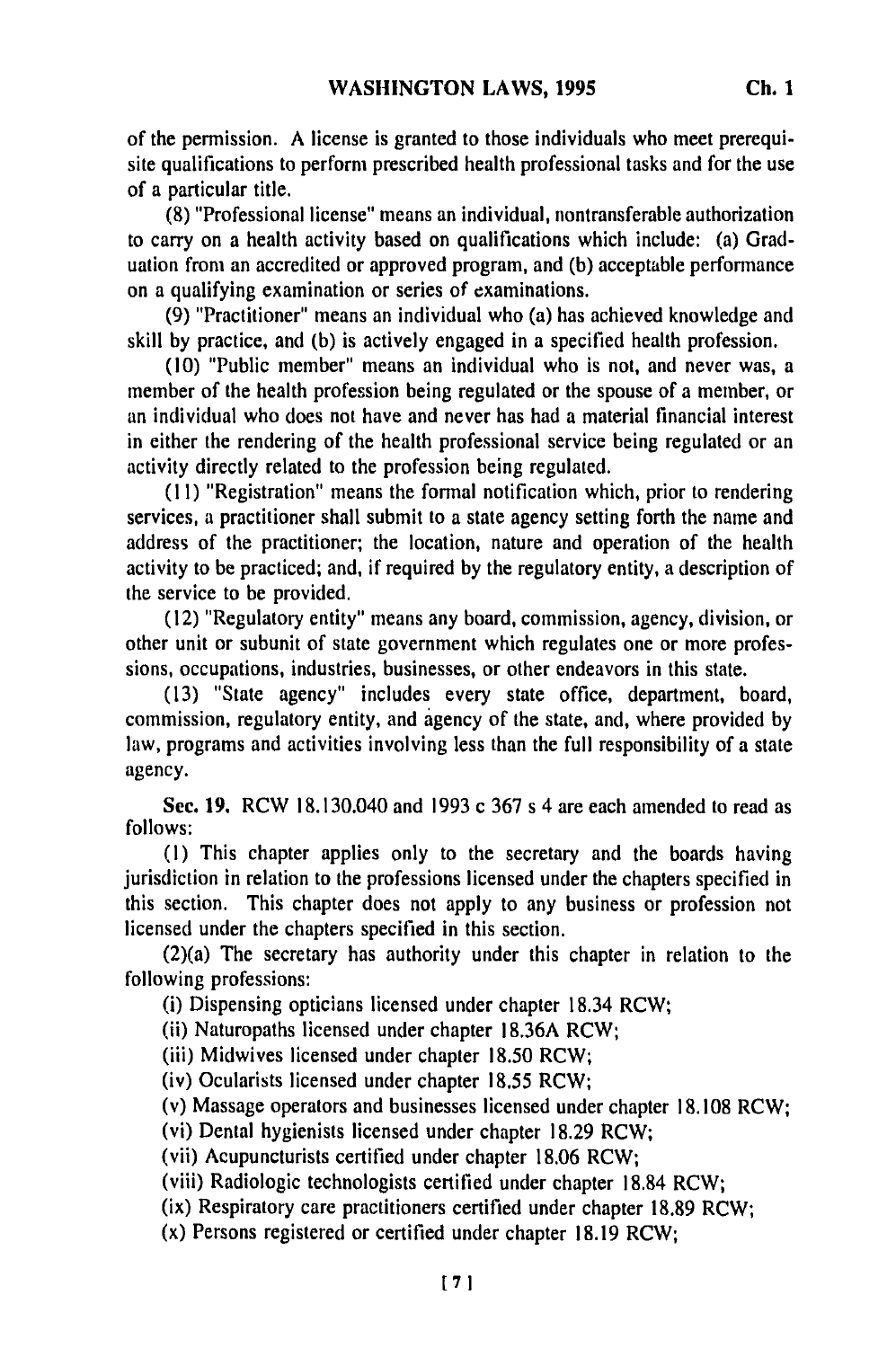(xi) Persons registered as nursing pool operators;

(xii) Nursing assistants registered or certified under chapter 18.88A RCW;

(xiii) Health care assistants certified under chapter 18.135 RCW;

(xiv) Dietitians and nutritionists certified under chapter 18.138 RCW;

(xv) Sex offender treatment providers certified under chapter 18.155 RCW; and

(xvi) Persons licensed and certified under chapter **18.73** RCW or RCW 18.71.205.

(b) The boards having authority under this chapter are as follows:

(i) The podiatric medical board as established in chapter 18.22 RCW;

(ii) The chiropractic disciplinary board as established in chapter **18.26** RCW governing licenses issued under chapter 18.25 RCW;

(iii) The dental disciplinary board as established in chapter 18.32 RCW;

(iv) The ((equivaluation)) board on fitting and dispensing of hearing aids as established in chapter 18.35 RCW;

(v) The board of funeral directors and embalmers as established in chapter 18.39 RCW;

(vi) The board of examiners for nursing home administrators as established in chapter 18.52 RCW;

(vii) The optometry board as established in chapter 18.54 RCW governing licenses issued under chapter 18.53 RCW;

(viii) The board of osteopathic medicine and surgery as established in chapter 18.57 RCW governing licenses issued under chapters 18.57 and 18.57A RCW;

(ix) The board of pharmacy as established in chapter 18.64 RCW governing licenses issued under chapters 18.64 and 18.64A RCW;

(x) The medical disciplinary board as established in chapter 18.72 RCW governing licenses and registrations issued under chapters 18.71 and **18.71A** RCW;

(xi) The board of physical therapy as established in chapter 18.74 RCW;

(xii) The board of occupational therapy practice as established in chapter 18.59 RCW;

(xiii) The board of practical nursing as established in chapter 18.78 RCW;

(xiv) The examining board of psychology and its disciplinary committee as established in chapter **18.83** RCW;

(xv) The board of nursing as established in chapter  $18.88$  RCW; ((and))

(xvi) The veterinary board of governors as established in chapter 18.92  $RCW_i$  and

(xvii) Denturists licensed under chapter 18.— RCW (sections 2 through 17 of this act).

(3) In addition to the-authority to discipline license holders, the disciplining authority has the authority to grant or deny licenses based on the conditions and criteria established in this chapter and the chapters specified in subsection (2) of this section. However, the board of chiropractic examiners has authority over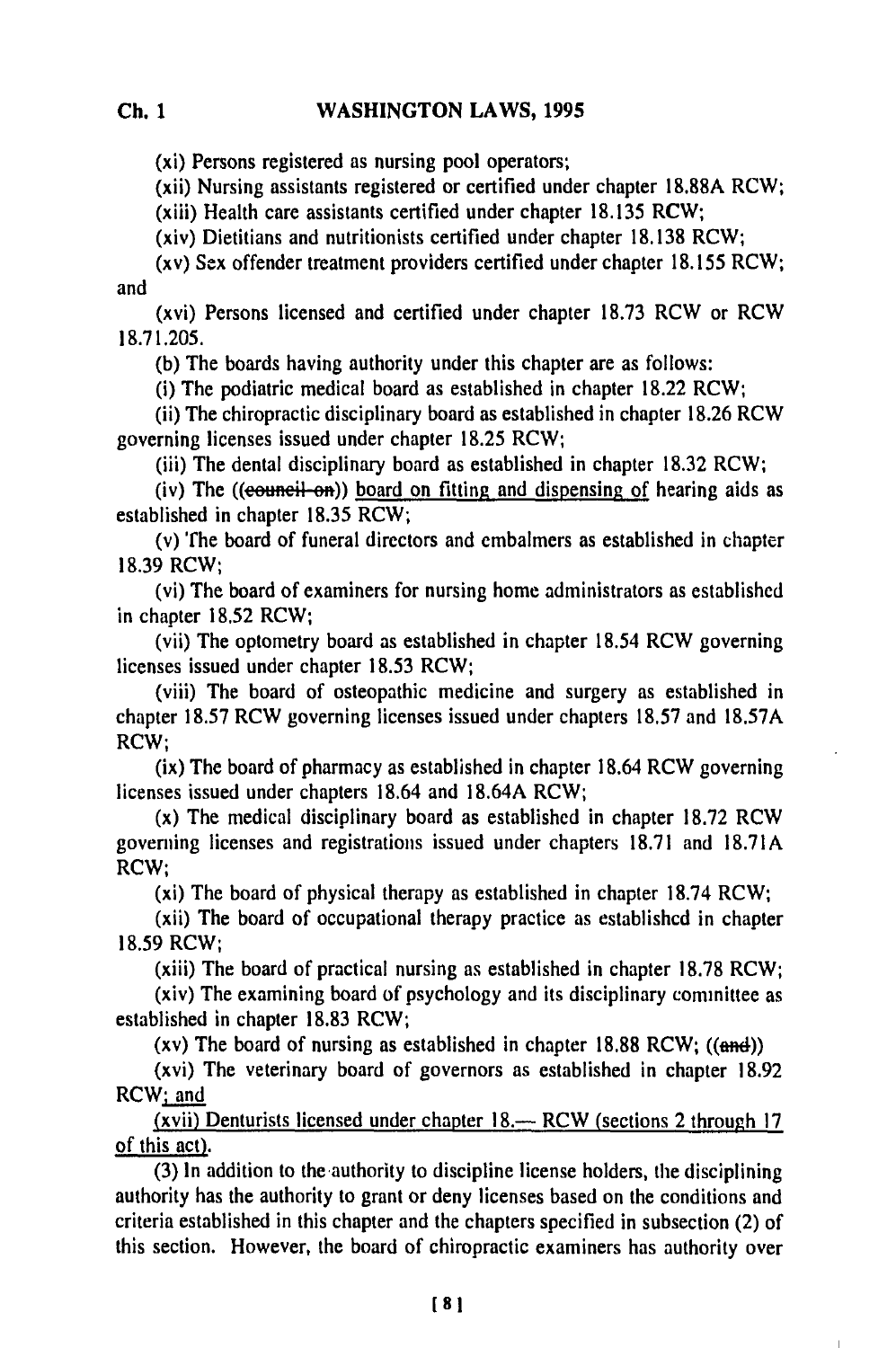issuance and denial of licenses provided for in chapter **18.25** RCW, the board of dental examiners has authority over issuance and denial of licenses provided for in RCW 18.32.040, and the board of medical examiners has authority over issuance and denial of licenses and registrations provided for in chapters **18.71** and **18.71A** RCW. This chapter also governs any investigation, hearing, or proceeding relating to denial of licensure or issuance of a license conditioned on the applicant's compliance with an order entered pursuant to RCW **18.130.160 by** the disciplining authority.

**NEW SECTION.** Sec. 20. Sections 2 through **17** of this act shall constitute a new chapter in Title **18** RCW.

**NEW SECTION.** Sec. 21. **A** new section is added to chapter 48.20 RCW to read as follows:

Notwithstanding any provision of any disability insurance contract covering dental care as provided for in this chapter, effective January **1, 1995,** benefits shall not be denied thereunder for any service performed **by** a denturist licensed under chapter **18.-** RCW (sections 2 through **17** of this act) if **(1)** the service performed was within the lawful scope of such person's license, and (2) such contract would have provided benefits if such service had been performed **by** a dentist licensed under chapter **18.32** RCW.

NEW **SECTION.** Sec. 22. **A** new section is added to chapter 48,21 RCW to read as follows:

Notwithstanding any provision of any group disability insurance contract or blanket disability insurance contract covering dental care as provided for in this chapter, effective January **1, 1995,** benefits shall not be denied thereunder for any service performed by a denturist licensed under chapter  $18$ .— RCW (sections 2) through **17** of this act) if **(1)** the service performed was within the lawful scope of such person's license, and (2) such contract would have provided benefits if such service had been performed **by** a dentist licensed under chapter **18.32** RCW.

**NEW SECTION.** Sec. **23. A** new section is added to chapter 48.43 RCW to read as follows:

Notwithstanding any provision of any certified health plan covering dental care as provided for in this chapter, effective January **1, 1995,** benefits shall not be denied thereunder for any service performed **by** a denturist licensed under chapter  $18$ — RCW (sections 2 through 17 of this act) if  $(1)$  the service performed was within the lawful scope of such person's license, and (2) such plan would have provided benefits if such service had been performed by a dentist licensed under chapter 18.32 RCW.

NEW SECTION. Sec. 24, A new section is added to chapter 48.44 RCW to read as follows:

Notwithstanding any provision of any health care service contract covering dental care as provided for in this chapter, effective January 1, 1995, benefits shall not be denied thereunder for any service performed by a denturist licensed